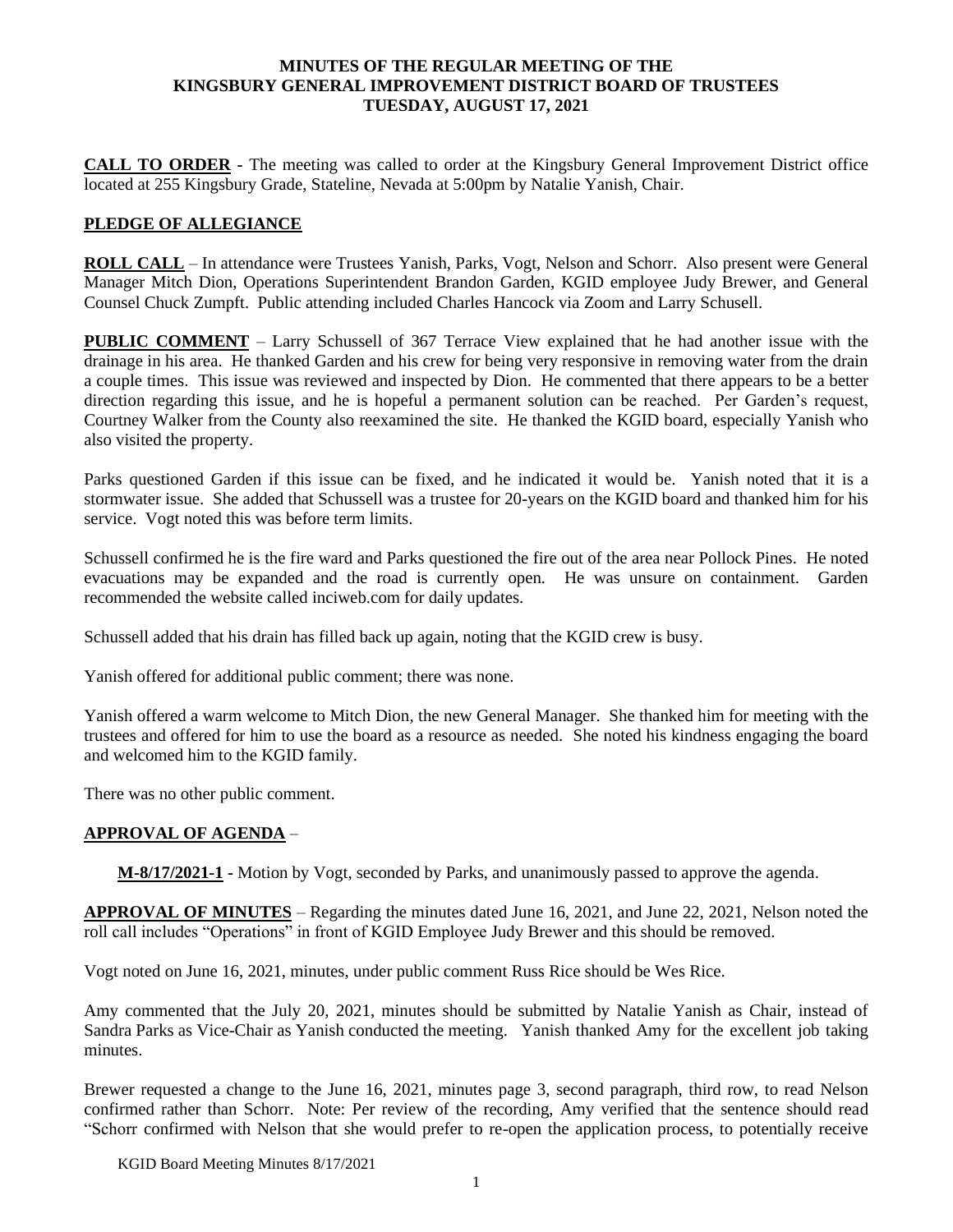another 50 applications". Yanish recalled the conversation. She clarified that Amy is clear on the requested changes.

Garden requested July 20, 2021, minutes, page 2, approval of Consent Calendar, second paragraph, to be changed to reflect those 30 registers and receivers were purchased, not meters. Also, page 3, Waterworth should be changed from Wonderworth.

Hancock requested the word "never" be stricken from his statement on the June 16, 2021, minutes, page 13, second paragraph. The sentence should be modified as follows: "He disagrees that a contractor should set their own hours as a consultant that works for the Board." Yanish confirmed his requested change for his intended statement.

Yanish noted there were quite a few changes that are minor and noted this does not reflect Amy's hard work. She offered for any other changes.

Yanish offered for public comment; there was none.

**M-8/17/2021-2 -** Motion by Nelson, seconded by Vogt, and unanimously passed to approve the Special Meeting Minutes dated June 16, 2021, and June 22, 2021, and Regular Meeting Minutes dated July 20, 2021, as amended.

## **NO ACTION TOOK PLACE ON THE FOLLOWING ITEMS:**

**APPROVAL OF CONSENT CALENDAR** – Schorr requested to pull the List of Claims. Nelson noted that a financial report was not provided, which should have been noted in the agenda. Vogt noted a cash position was provided but not a full report. Yanish confirmed with Zumpft that it is acceptable to take action on this item even though the agenda incorrectly noted a full report.

Yanish offered for any public comment; there was none.

**M-8/17/2021-3 -** Motion by Nelson, seconded by Vogt, and unanimously passed to approve the Consent Calendar Item B: Proposal #85182 of repairs to standby generator at Market St. Lift Station and Item C: Diving inspections and cleaning for Tank 5, Tank 6, and Freshwater Tank at Station 1.

Regarding Item A: List of Claims, Schorr questioned check #60591 for \$11,580 to Tahoe Water Suppliers Association and services provided for membership. Dion explained it is for our membership with TWSA that does public outreach and are hands-on with lake cleaning funding. The only members are within the Lake Tahoe Basin, and he considers this a quality investment. Parks confirmed with Dion that this is separate from the Mutual Aid Agreement.

Yanish explained that the TWSA is an organization similar to the League of Cities where member's fees pay for public relation along with lobbying and advocacy. She provided an example of Lahontan approving herbicides and TWSA getting involved on behalf of the members. She noted the value of the membership. Garden noted that in addition to herbicides, they have been very involved in the invasive species issue.

Parks questioned if the membership is based on size and questioned the allocation. Garden explained that size determines the rates and noted that KGID, Incline Village and Tahoe City are the largest members involved. The majority of the public agencies are member and recalled there are nine agencies involved. Glenbrook HOA is private but included as a public water system. Schorr confirmed this is worthwhile.

Parks questioned \$8K payment to McKay and questioned if any of the checks were repeated from last month. Brewer confirmed no, and Parks noted this is an additional payment.

Schorr questioned check #60599 to Minden Lawyers for \$5,369 which he noted should be accounts receivable for the Tahoe Beach Club and questioned the reimbursement. Brewer noted any related amounts were billed to the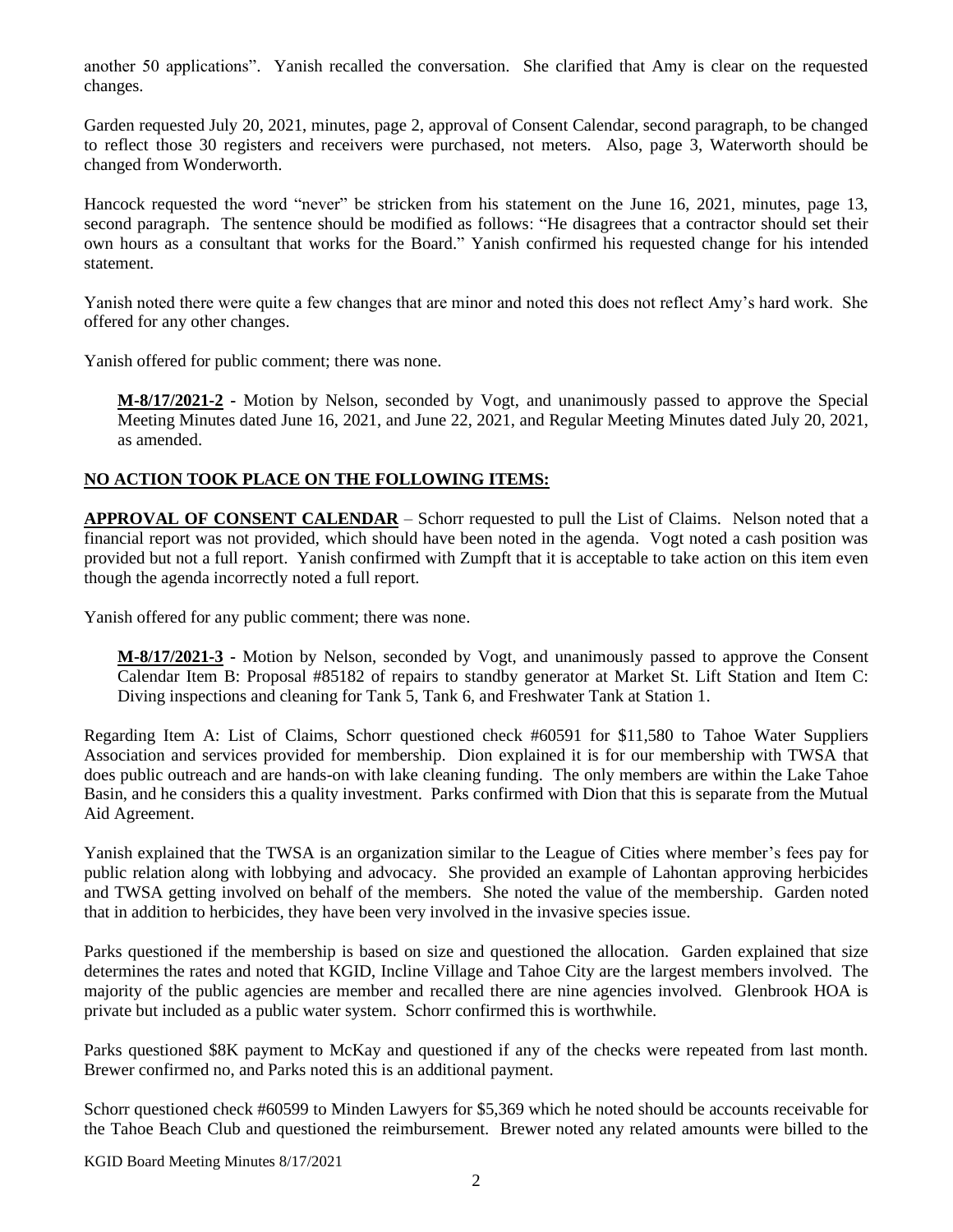Beach Club. Nelson speculated that some of this would be the retainer and approx. \$4K would be Beach Club. Zumpft noted a small amount would be recording fees.

Schorr questioned check #60633. He noted this payment is for the lease and speculated that the amount of \$15,319 is higher due to prorated share of rent and property taxes. He requested someone verify the lease payment terms and verify that this is correct. Brewer confirmed that this invoice has been reviewed and \$10K was allocated to property taxes. Schorr requested that the tax portion be verified as pro-rata share of lease space. Dion confirmed it is pro-rated based on building occupancy. Nelson verified this is an annual expense.

Schorr questioned check #60650, as the description says Runtzel. He questioned if this is additional benefits. Brewer stated that we are paying for a portion of retirement benefits. Schorr questioned the separation agreement and continuation of benefits. Zumpft stated that it would be related to PERS and could not comment regarding the amount. Schorr did not have any other questions.

Parks questioned if the sweeper had maintenance. Garden explained that the first line item is for annual service of at 500 hours. The second line should reflect that a broom within the sweeper head was replaced. Yanish confirmed that there are no other questions.

Yanish offered for public comment; there was none.

**M-8/17/2021-4 -** Motion by Vogt, seconded by Parks, and unanimously passed to approve the Consent Calendar Item A: List of Claims in the amount of \$231,026.66 as represented by check numbers 60579 through 60680.

### **NEW BUSINESS**

**DISCUSSION ON DELEGATION OF AUTHORITY TO THE GENERAL MANAGER FOR THE DISPOSAL OF PERSONAL PROPERTY ITEMS:** Brewer reported in writing: *NRS 318.160 provides authority to the Board of Trustees (Trustees) related to the Acquisition, disposal of and encumbrances of property. It states, "The board shall have the power to acquire, dispose and encumber real and personal property, and any interest therein, including leases, easements, and revenues derived from the operation thereof. The constitutional and inherent powers of the legislature are hereby delegated to the board for the acquisition, disposal, and encumbrance of property; but the board shall in no case receive title to property already devoted to public purpose or use, except with the consent of the owners of such property, and except upon approval of a majority of the board. NRS 318.160".* 

*Authority to surplus and dispose of items no longer useful, such as office furniture, computers, expired software, various tools or equipment, vehicles and other personal property items requires clarification. Items of value (\$1,500.00) of greater will be brought before and presented to the Trustees for consideration. Smaller issues, including the disposal of personal property items or adjusting the asset balances need accomplished as a matter of normal business procedures. Frequently, items may be replaced during routine maintenance or as capital replacement projects, these may simply be disposed as scrape or salvaged. However, there are many items with no longer serve a purpose to the district which can be sold. Often, they accumulate and cause clutter or simply allowed to deteriorate to the degree there is little to no remaining value. Good house keeping and sound asset management prescribe handling these items in a timely and effective manner.* 

*Delegation of authority to the General Manager for surplus and disposal of property items which have exceeded life expectancy described on our depreciation schedules or determined no longer of value to the district and not to exceed the amount of \$1,500.00 is sensible. Revenues generated by the sale of these materials will be posted to the general fund. Delegation of this authority is inclusive to permit the General Manager make the determination and to donate materials which cannot be sold to any local public agency or non-profit entity.* 

Dion explained that as they begin to dispose of items and clean up things around the office, he would like authority properly delegated from the trustees to dispose of items of small value which cannot be sold and may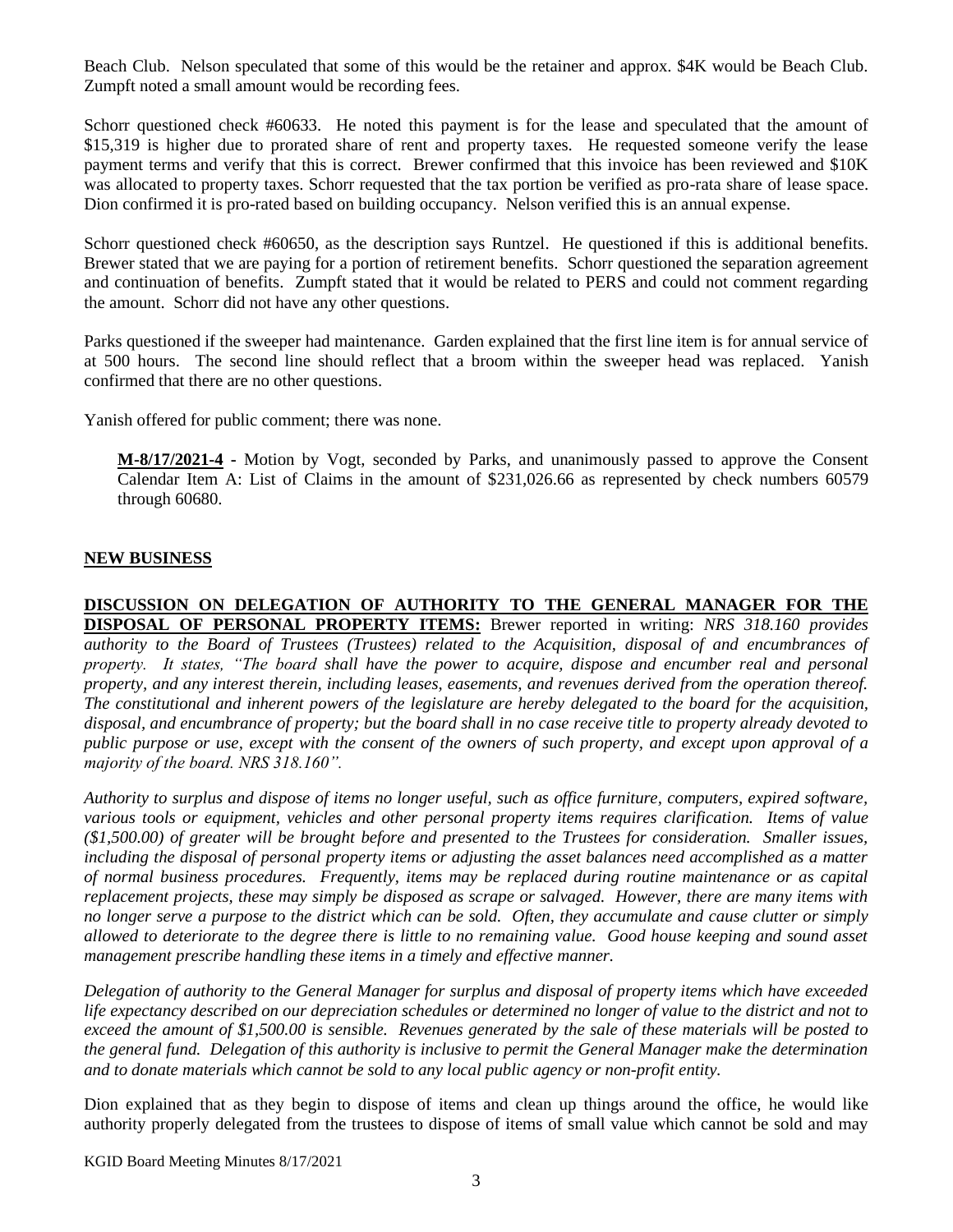need to be donated. There are miscellaneous items such as chairs and other office equipment or operations items that may need to be disposed of as necessary. He clarified that he wanted the authorization clarified with the trustees.

Vogt noted there are many items requiring disposal that she is aware of and is happy to provide that authority. Vogt made a motion for the recommended action and Schorr seconded it.

Yanish offered for any public comment.

Nelson questioned if a dollar amount should be included in the Bylaws, rules, or recommended action. Yanish stated that it was being approved based on the NRS limits. Dion clarified that they have determined the amount requested. Zumpft suggested the amount be included in the recommended action. Vogt amended her motion and Schorr confirmed his support. Yanish confirmed with Zumpft that the motion language is sufficient.

Yanish offered for public comment; there was none.

**M-8/17/2021-5 -** Motion by Vogt, seconded by Schorr, and unanimously passed to approved to delegate the authority to the General Manager for the disposal of personal property items of \$1,500 or less.

**BOARD REPORTS –** Vogt provided an updated and stated that the Douglas County Lake Tahoe Sewer Authority hasn't had any concerning activity. She noted their State Revolving Fund loan of \$9.5M to upgrade the sewer structure at the sewer plant. They are on schedule and her report explains the aspects of this project. Parks confirmed that the grant covered the project. Vogt noted that other projects will be needed in the future and explained that the sewer rates were increased for these upgrades. Parks questioned the need for sewer rate increases if the grant covered the costs of the project. Vogt explained that rates were increased to cover future projects. She referenced her handout and noted previous demonstrations explained the process of filtering debris from the system to avoid damage to the system.

Per Nelson's request, Vogt noted the trustees as follows: Rick Gardner is the Chairman representing Tahoe Douglas District, Wes Rice is the County Commissioner, Vogt represents KGID, Chuck Fagen is Round Hill GID and John McLaughlin is the Business Representative.

Vogt noted everything is going as planned without any issues, which results in not much to report to KGID. Yanish thanked Vogt for her time serving on that board also and reporting back to KGID. She offered for any other board reports.

Yanish noted that the Nevada League of Cities will hold their annual meeting August 25-27, 2021, in Sparks, NV. She reviewed the itinerary and offered for provide additional information. She encouraged everyone to attend, especially Parks and Schorr who have remaining longevity with the Board.

Yanish noted that Douglas County had a temporary restraining order and is in litigation on their temporary vacation rental ordinance. They are also looking to increase building fees which increase costs for developers.

### **STAFF REPORTS** -

**GENERAL MANAGER'S REPORT** – Schorr noted the time spent with the trustees to discuss district issues. He thanked Dion for the opportunity. Schorr stated the Open House Reception on August 23, 2021, was a good idea. Dion will generate a water conservation theme and discuss water conservation issues as a spin on the reception.

Schorr requested an update on projects with a potential for federal funding. Dion stated one of the items is the American Recovery Act Funds that have been noted in the news. There is also other funding available including a State Clearing House to match funds to projects. There is a possibility of planning funds that may be utilized for the Sewer Master Plan infrastructure package. There are also main line replacements that have already been identified. These projects will be presented for consideration. In addition, there are two pump stations and equipment that he would like considered for federal funding. There is an application with the State Treasurer's Office.

KGID Board Meeting Minutes 8/17/2021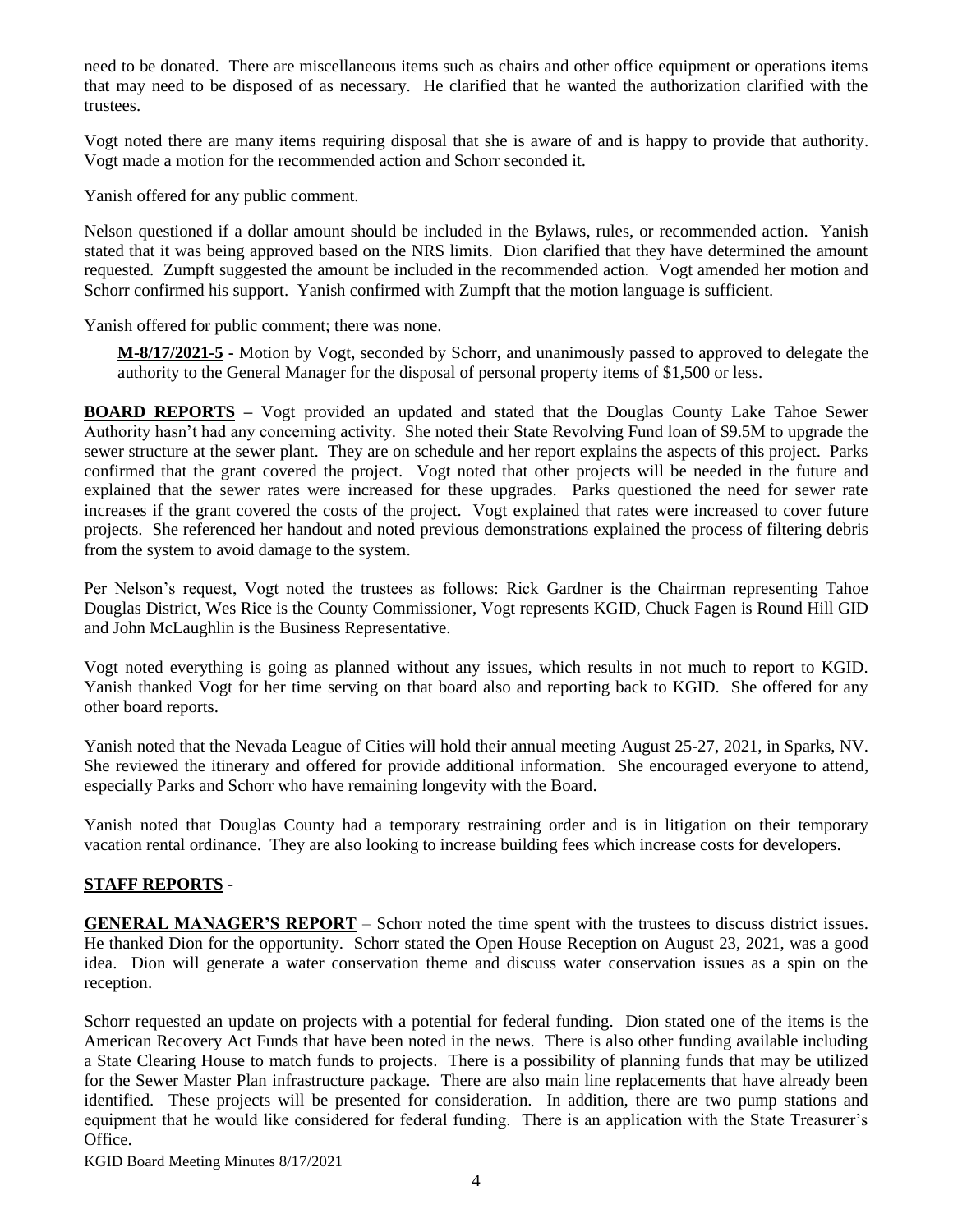Schorr requested additional information on sewer. Dion explained that it is particularly related to the sewer infrastructure for the collection. Schorr confirmed this is not related to the plant. Dion added that early starts may be scoped for future planning. Schorr questioned the status of the applications and Dion explained that the House hasn't approved the Bill as of yet but there are previous appropriations that were available that may fit our needs. A lobbyist may be needed to assist with these needs. He noted the importance of Nevada League of Cities contacts to discuss the mechanisms that serve them best for these types of programs. He noted that the County has received money that may be delegated, and the State already has a process.

Schorr questioned the process to determine federal funding and identify projects. Dion explained that the internal management team will determine which projects will likely receive funding. Dion stated that preemptive projects will be to avoid a costly disaster that could potentially affect the lake.

Schorr noted in the interview process, Dion mentioned a secondary sewer line. Schorr questioned if this project would be a consideration for grant funding and Dion responded it is a possibility. Dion stated that this is a vulnerability of KGID that we do not have a redundant line. He credited Garden for notating this. There is not a redundant line from the pump plant to the treatment plant and if the line is damaged or clogged, it would cause an emergency at a large expense. These funds would assist in this project.

Schorr noted that a customer complimented KGID on providing a high level of service and care. He thanked Dion for the future project and concerns and the future use of Pineridge and Kingsbury Grade buildings. He appreciated this information.

Nelson noted that she appreciates the weekly status reports via email in lieu of waiting one month for reports. Dion appreciated the feedback and noted the style of correspondence is casual and was glad it was working. Parks agreed.

**UTILITY OPERATIONS SUPERINTENDENT'S REPORT** – Garden noted that the crew called during the meeting regarding a leak in Palisades neighborhood that he will include on his next report. They are in the process of repairs to one of the pressure reducing vaults.

Vogt noted Schussel's situation and if there are others regarding stormwater, etc. Garden explained that stormwater is crucial to our district and noted there are many unidentified issues. Many issues are addressed during flash thunderstorms brought on from runoff and debris that collects in drains from other unattended properties, such as Forrest Service lots.

Schussel's property is different as it deals with unground pipes and other infrastructure that the district installed that isn't suitable for that environment and area. He has discussed this with Dion. Garden explained that stormwater has been overlooked for some time and general practices of rotary rehabilitations did not include storm water. Parks noted that debris is a contributor to stormwater issues. Garden added that an issue is where to put it safely to comply with lake clarity and environmental responsibility. Due to regulation, there is a lot of responsibility for the environment. Stormwater is currently diverted to basins that still leak into meadows, forests, and SEC zones. This will need to be addressed over time.

Vogt questioned if much of the debris comes from Forrest Service lots that aren't maintained, and he confirmed this adds to the issue. Yanish commented it would be difficult to have the Forest Service perform BMPs on all their land. Parks confirmed it is helpful to remove pine needles from storm drains near her property. Garden lightly suggested an "Adopt a Storm Drain" campaign.

Nelson noted that his report referenced diving on the schedule. Garden offered to invite the trustees to the upcoming diving maintenance. Garden explained that they will be able to see the live inspection footage as the diver is in the tank. In response to Parks' question, he stated they are doing three tanks this year. They normally clean two tanks per year for four years, with a year off. This schedule is preferred over cleaning them all at once. There were no other questions.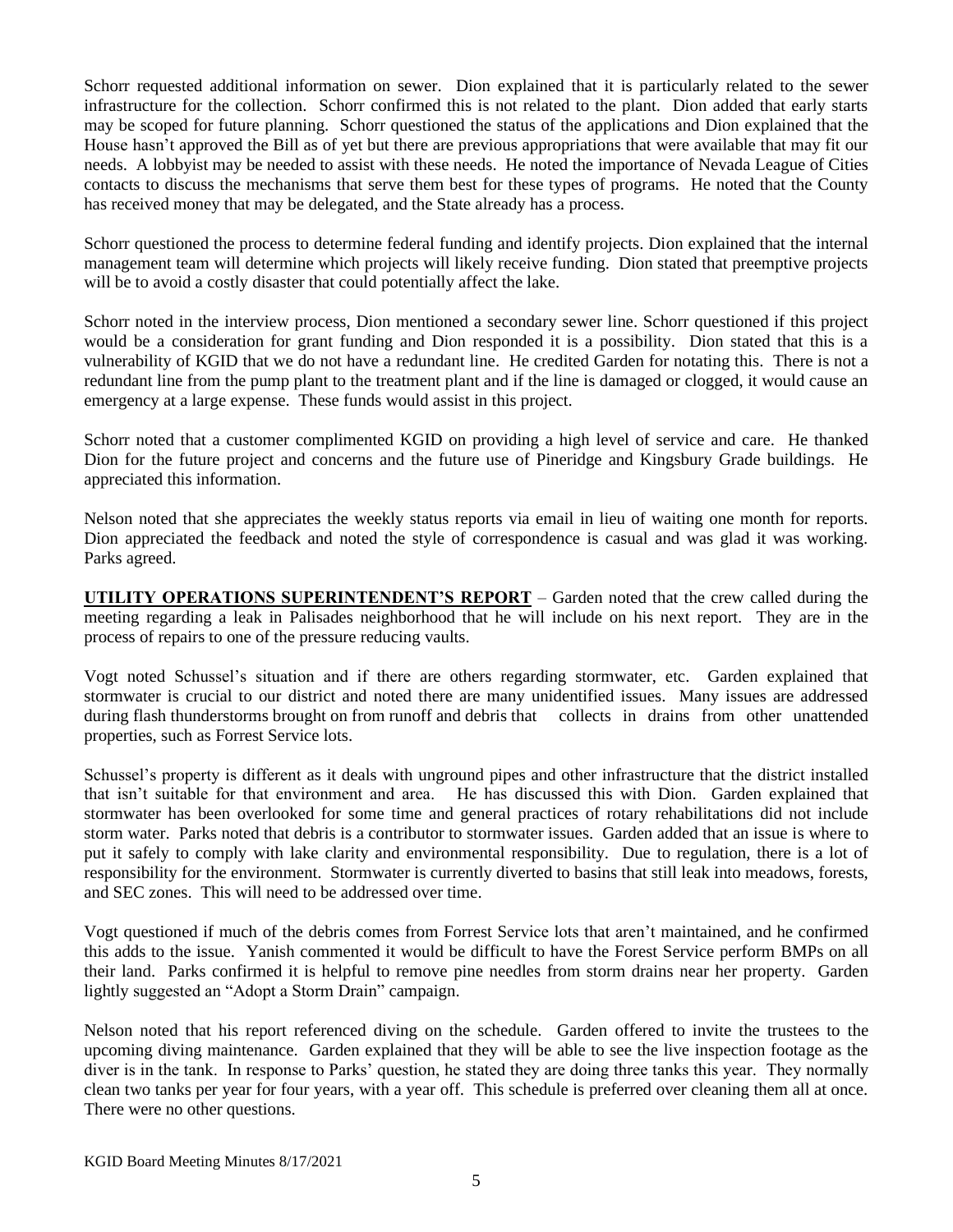**ADMINISTRATIVE AND HUMAN RESOURCES REPORT** – Vogt noted that we hired Darren McGough as a Water Treatment Distribution Operator and questioned if we are hiring for another employee and Brewer confirmed we are hiring another Water Operator. She noted Brewer attended the Water Assistance Program for the State of Nevada and requested additional information. Brewer explained that Douglas County has not received funding yet and each household will be required to apply personally. If they are approved for assistance, the funds will be sent directly to KGID. A statement will be provided for past due amounts to be paid current. Dion explained these are for past due amounts related to Covid. The administrators are still trying to determine the methodology for approval. This is an example of funds available to customers. Parks confirmed that customers are being informed of this potential funding.

Schorr requested additional information regarding Planetbids for future bidding process. Dion explained that Planetbids is a bidding platform on the internet that is structured to comply with all public requirements for bidding. This ensures that there is appropriate distribution to businesses that are registered for soliciting for certain type of work in a certain area. This is part of his assessment process, but we are not interested in pursuing this due to pricing. He noted the engineers take advantage of this program for our capital projects as they already utilize Planetbids.

Schorr confirmed that ReMax is no longer the service provider at the commercial buildings. Brewer confirmed that Tahoe Property Management is working out. Dion added that repairs have been recently completed to the irrigation system and this property manager seems more responsive.

Yanish offered for any other questions; there were none.

# **ACCOUNTANT REPORT** – None.

**ATTORNEY'S REPORT** – Zumpft noted that he had a meeting with Dion to discuss District items including stormwater. He has had some interaction with Brewer and Garden over the month, with not much to report. He noted that he hasn't received any assignments from Dion as of yet and expects that to change.

Schorr requested an update to the Summit Village retaining wall. Zumpft explained that they have reached no conclusions yet and it is still in proves. He noted that no one wants to pay for it.

Parks confirmed there is nothing new with the Ponderosa HOA.

**ENGINEER'S REPORT** – Schorr noted the chlorine generation unit procurement and permitting and questioned why the engineer is involved. He questioned if the vendor would install and test the unit. Dion explained that the engineer was required due to the size of the unit and recent alterations to the building. Schorr questioned if the engineer would be involved in receiving potential government funds. Dion confirmed they may have insight and will be useful in the discussions.

**CORRESPONDENCE** – There were no comments.

### **UNFINISHED BUSINESS**

**FINAL PUBLIC COMMENT** – Hancock stated that it is difficult to understand the speaking during the meeting. He offered if the masks could be removed during speaking as it was easier to hear people without masks. Yanish thanked him for the feedback and noted that they will try to do their best with audio and visual, given the circumstances.

Parks questioned Virginia Toy's account status. Brewer confirmed there have been no payments received and Nelson added that she used to receive her letters personally and hasn't received anything.

### **ADJOURNMENT**